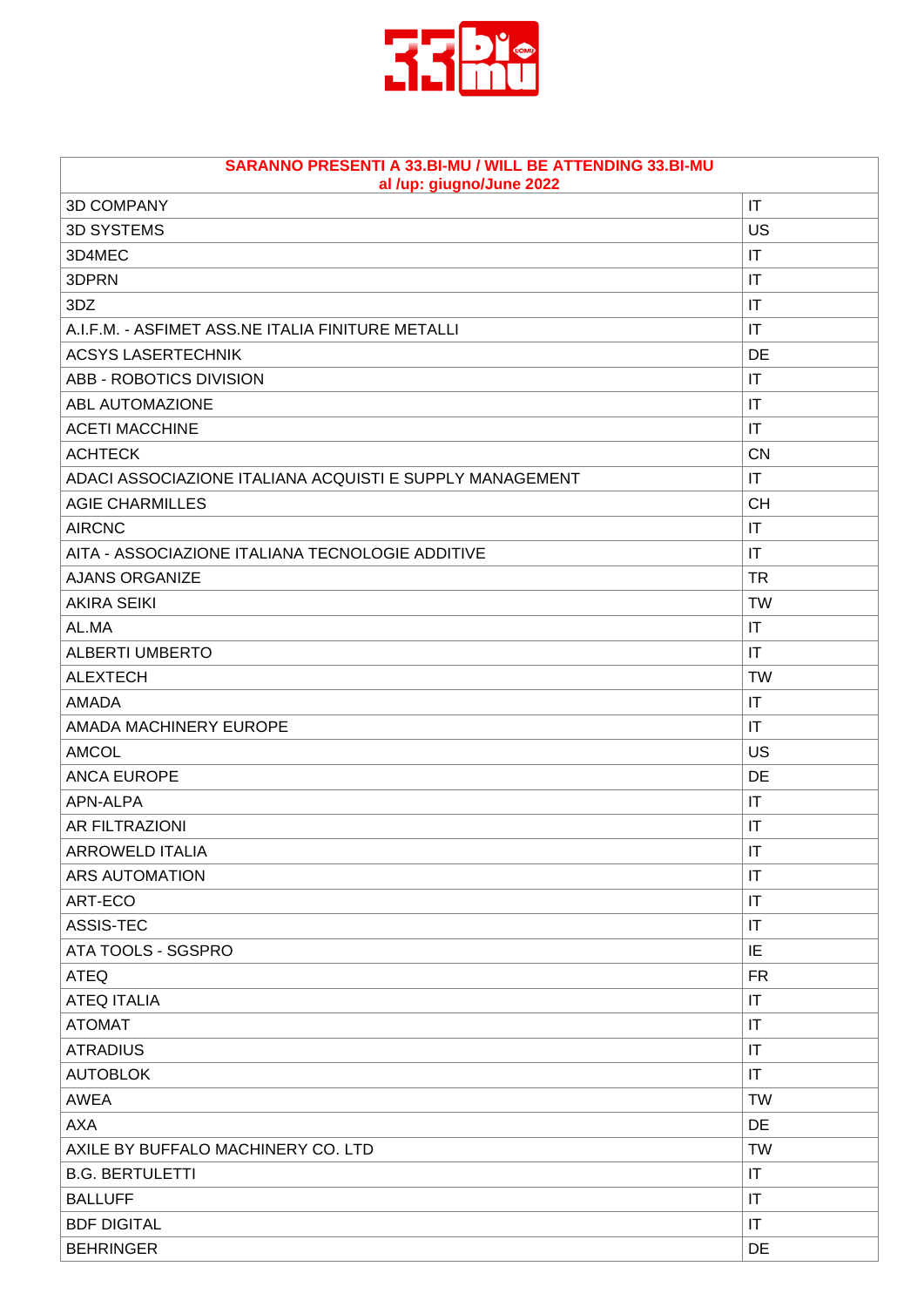

| <b>BEST FINISHING</b>               | $\mathsf{I}\mathsf{T}$ |
|-------------------------------------|------------------------|
| <b>BIG KAISER PRECISION TOOLING</b> | <b>CH</b>              |
| <b>BIGLIA</b>                       | $\mathsf{I}\mathsf{T}$ |
| <b>BISON</b>                        | PL                     |
| <b>BISON ITALIA</b>                 | $\mathsf{I}\mathsf{T}$ |
| <b>BLICKE</b>                       | DE                     |
| <b>BLOHM JUNG</b>                   | DE                     |
| <b>BLUEUP</b>                       | $\mathsf{I}\mathsf{T}$ |
| <b>BLUM</b>                         | $\mathsf{I}\mathsf{T}$ |
| <b>BLUM NOVOTEST</b>                | DE                     |
| <b>BOMAC</b>                        | $\mathsf{I}\mathsf{T}$ |
| <b>BORDIN</b>                       | IT                     |
| <b>BOTEK ITALIA</b>                 | $\mathsf{I}\mathsf{T}$ |
| <b>BRETON</b>                       | $\mathsf{I}\mathsf{T}$ |
| <b>BROCHESIA</b>                    | $\mathsf{I}\mathsf{T}$ |
| <b>BROTHER</b>                      | DE                     |
| <b>BUFFOLI TRANSFER</b>             | $\mathsf{I}\mathsf{T}$ |
| C.N.S. TRADING                      | IT                     |
| <b>C.R. TECHNOLOGY</b>              | $\mathsf{I}\mathsf{T}$ |
| <b>CADLINE</b>                      | $\mathsf{I}\mathsf{T}$ |
| <b>CAMOZZI AUTOMATION</b>           | IT                     |
| <b>CAMU</b>                         | IT                     |
| <b>CARMEX ITALIA</b>                | $\mathsf{I}\mathsf{T}$ |
| <b>CARNAGHI PIETRO</b>              | IT                     |
| <b>CASTEK</b>                       | $\mathsf{I}\mathsf{T}$ |
| <b>CAUCCHIOLI CONTENITORI</b>       | $\mathsf{I}\mathsf{T}$ |
| <b>CEEVER</b>                       | IT                     |
| CEIA - GENERATORI AD INDUZIONE      | $\mathsf{I}\mathsf{T}$ |
| CFT RIZZARDI                        | $\mathsf{I}\mathsf{T}$ |
| <b>CHIMAR</b>                       | $\mathsf{I}\mathsf{T}$ |
| <b>CIMATRON TECHNOLOGIES</b>        | $\mathsf{I}\mathsf{T}$ |
| <b>CIMSYSTEM</b>                    | $\mathsf{I}\mathsf{T}$ |
| <b>CISAM-ERNST</b>                  | $\mathsf{I}\mathsf{T}$ |
| CITIZEN MACCHINE ITALIA             | IT                     |
| <b>COGSDILL</b>                     | US                     |
| <b>COLGAR BENDING MACHINES</b>      | $\mathsf{I}\mathsf{T}$ |
| <b>COMAU</b>                        | $\mathsf{I}\mathsf{T}$ |
| <b>COMEV</b>                        | $\mathsf{I}\mathsf{T}$ |
| <b>CONSORZIO MUSP</b>               | $\mathsf{I}\mathsf{T}$ |
| <b>CORREA</b>                       | ES                     |
| <b>CT MECA</b>                      | $\mathsf{I}\mathsf{T}$ |
| <b>CUCCHI GIOVANNI &amp; C.</b>     | $\mathsf{I}\mathsf{T}$ |
| <b>CUOGHI AFFILATRICI</b>           | $\mathsf{I}\mathsf{T}$ |
| D. ELECTRON                         | $\mathsf{I}\mathsf{T}$ |
| D.F. EDIZIONI                       | $\mathsf{I}\mathsf{T}$ |
| D'ANDREA                            | $\mathsf{I}\mathsf{T}$ |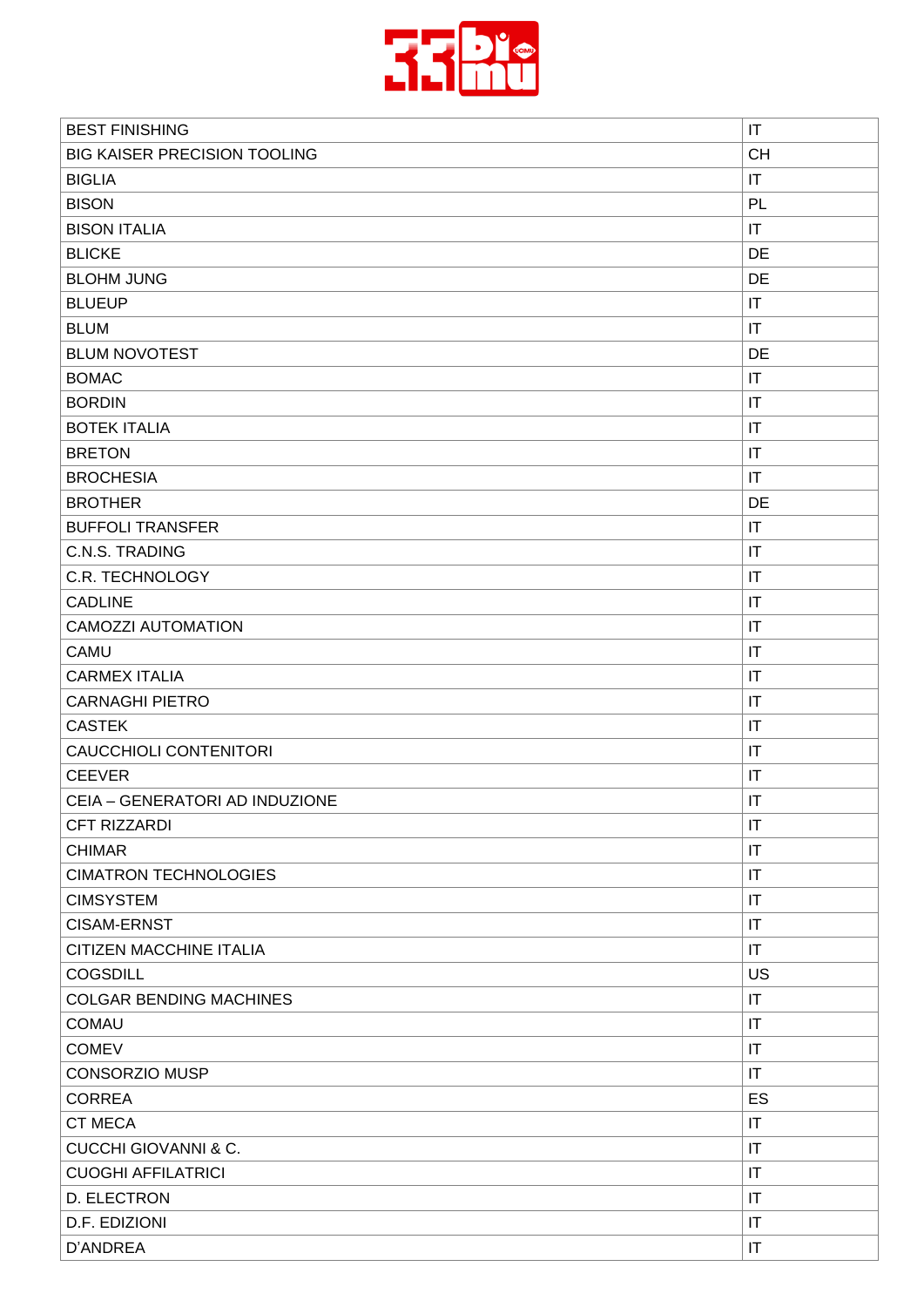

| <b>DANOBAT</b>                            | ES                     |
|-------------------------------------------|------------------------|
| <b>DANOBAT</b>                            | <b>NL</b>              |
| <b>DANOBAT</b>                            | IT                     |
| DANOBAT - OVERBECK                        | DE                     |
| DASSAULT SYSTEMES ITALIA                  | $\mathsf{I}\mathsf{T}$ |
| <b>DATRON</b>                             | DE                     |
| <b>DELTA</b>                              | $\mathsf{I}\mathsf{T}$ |
| <b>DENSO WAVE</b>                         | <b>JP</b>              |
| <b>DETRON</b>                             | <b>TW</b>              |
| <b>DMG MORI ITALIA</b>                    | IT                     |
| <b>DOOSAN</b>                             | <b>KR</b>              |
| <b>ECOLE</b>                              | IT                     |
| <b>EDIBIT</b>                             | $\mathsf{I}\mathsf{T}$ |
| <b>ELBO CONTROLLI</b>                     | $\mathsf{I}\mathsf{T}$ |
| <b>ELESA</b>                              | IT                     |
| ELETTROLEGHE A SOCIO UNICO                | $\mathsf{I}\mathsf{T}$ |
| <b>ELIS ITALIA</b>                        | $\mathsf{I}\mathsf{T}$ |
| <b>ELLEGELLE MACHINERY</b>                | IT                     |
| <b>EMCO SALES &amp; SERVICE ITALIA</b>    | $\mathsf{I}\mathsf{T}$ |
| <b>ENGRENAGES HPC</b>                     | <b>FR</b>              |
| <b>EOS</b>                                | IT                     |
| <b>EOS</b>                                | DE                     |
| <b>EOS MKTG&amp;COMMUNICATION</b>         | IT                     |
| EREDI BASSO ARALDO DI BASSI RAFFAELE E C. | IT                     |
| EROWA S.A.                                | <b>CH</b>              |
| <b>EROWA TECNOLOGIE</b>                   | $\mathsf{I}\mathsf{T}$ |
| <b>EVERISING</b>                          | <b>TW</b>              |
| <b>EXCETEK</b>                            | <b>TW</b>              |
| EXPOMETALS.NET                            | $\mathsf{I}\mathsf{T}$ |
| <b>F.LLI TOIA</b>                         | $\mathsf{I}\mathsf{T}$ |
| F.M.B. FABBRICA MACCHINE BERGAMO          | IT                     |
| <b>FAGIMA</b>                             | $\mathsf{I}\mathsf{T}$ |
| <b>FAGOR AUTOMATION</b>                   | ES                     |
| <b>FANUC</b>                              | $\mathsf{JP}$          |
| <b>FANUC ITALIA</b>                       | $\mathsf{I}\mathsf{T}$ |
| <b>FAVRETTO</b>                           | $\mathsf{I}\mathsf{T}$ |
| <b>FEELER</b>                             | <b>TW</b>              |
| <b>FELMI</b>                              | $\mathsf{I}\mathsf{T}$ |
| <b>FERVI</b>                              | $\mathsf{I}\mathsf{T}$ |
| FFG WERKE                                 | DE                     |
| <b>FICEP</b>                              | IT                     |
| <b>FOCASEIKI</b>                          | <b>TW</b>              |
| <b>FORMLABS</b>                           | US                     |
| <b>FORTE</b>                              | DE                     |
| <b>FORTEST ITALIA</b>                     | $\mathsf{I}\mathsf{T}$ |
| FPT INDUSTRIE                             | $\mathsf{I}\mathsf{T}$ |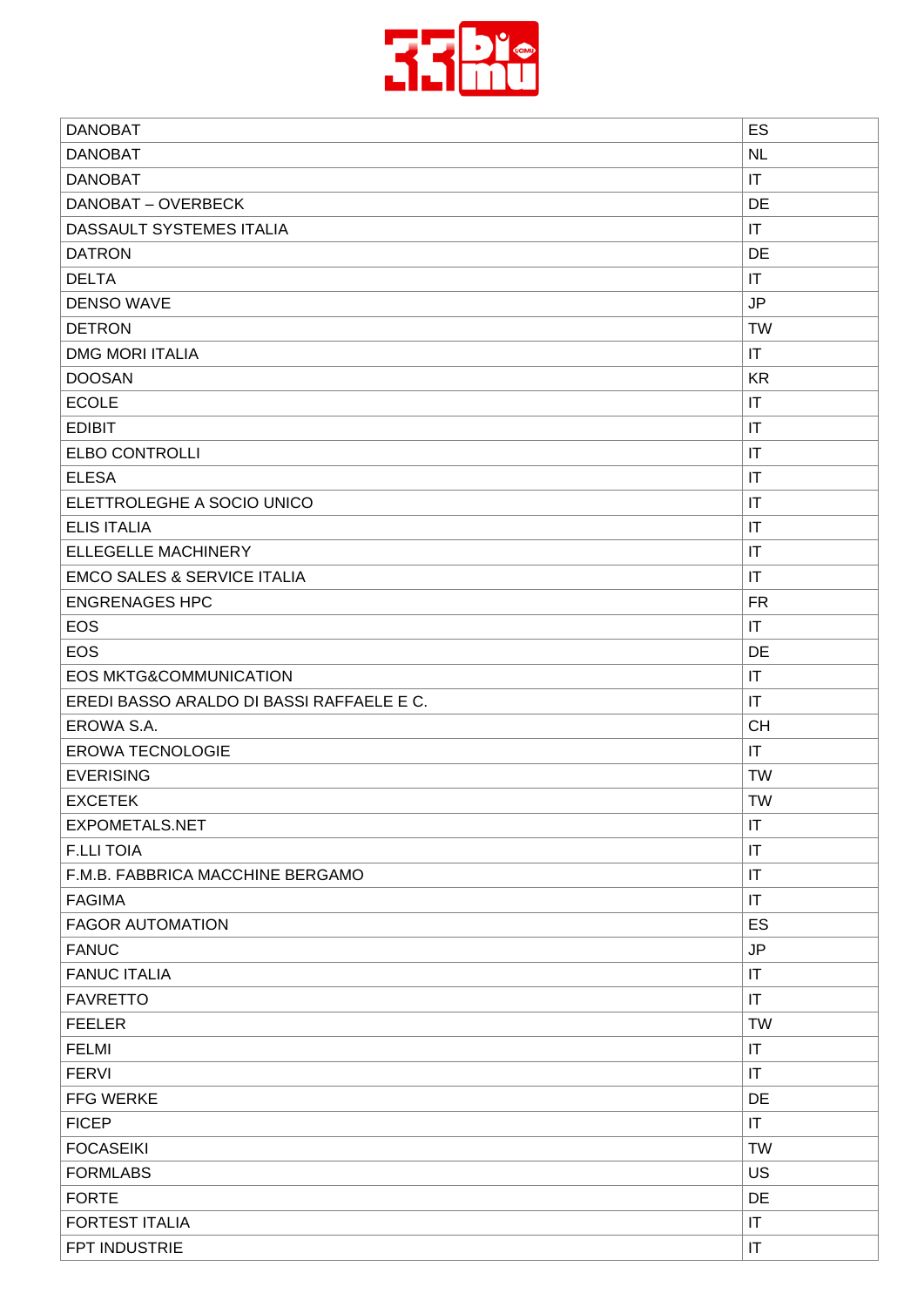

| $\mathsf{I}\mathsf{T}$<br><b>FRATELLI GAIANI</b><br><b>FRIDLE GROUP</b><br>$\mathsf{I}\mathsf{T}$<br><b>FRITZ STUDER AG</b><br><b>CH</b><br><b>CH</b><br>FRITZ STUDER AG, EWAG BRANCH<br>$\mathsf{I}\mathsf{T}$<br><b>FRIULDEV</b><br><b>FUTURE-TECH</b><br>JP<br>$\mathsf{I}\mathsf{T}$<br><b>G&amp;M ASSOCIATED</b><br><b>GALDABINI</b><br>$\mathsf{I}\mathsf{T}$<br><b>GAP LASER SYSTEMS</b><br>IT<br>US<br><b>GARR TOOL</b><br><b>GENTIGER</b><br><b>TW</b><br>IT<br><b>GERARDI</b><br>$\mathsf{I}\mathsf{T}$<br><b>GF MACHINING SOLUTIONS</b><br><b>GFB</b><br>$\mathsf{I}\mathsf{T}$<br><b>GILDEMEISTER ITALIANA</b><br>$\mathsf{I}\mathsf{T}$<br>$\mathsf{I}\mathsf{T}$<br><b>GIMA TECHNOLOGY</b><br><b>GIUSEPPE GIANA</b><br>$\mathsf{I}\mathsf{T}$<br><b>GMT-MAGNABOSCO</b><br>IT<br>$\mathsf{I}\mathsf{T}$<br><b>GMV MACCHINE UTENSILI</b><br>GO2CAM<br><b>FR</b><br><b>TW</b><br><b>GOODWAY</b><br>$\mathsf{I}\mathsf{T}$<br><b>GRAZIANO TORTONA</b><br><b>GRINDING TECHNOLOGY</b><br>$\mathsf{I}\mathsf{T}$<br><b>GROB ITALY</b><br>IT<br><b>GUALDONI</b><br>$\mathsf{I}\mathsf{T}$<br><b>GURUTZPE TURNING SOLUTION S.L.</b><br>ES<br><b>GYS IT</b><br>IT<br><b>HAAS BY CELADA</b><br>IT<br><b>HAIMER ITALIA</b><br>IT<br><b>HALLEY INFORMATICA</b><br>$\mathsf{I}\mathsf{T}$<br><b>HEIDENHAIN ITALIANA</b><br>$\mathsf{I}\mathsf{T}$<br><b>HERMLE ITALIA</b><br>$\mathsf{I}\mathsf{T}$<br><b>HESSAPP</b><br>DE<br>$\mathsf{I}\mathsf{T}$<br><b>HEXAGON</b><br><b>HIWIN</b><br>$\mathsf{I}\mathsf{T}$<br>HONOR SEIKI COMPANY LTD<br><b>TW</b><br><b>HOYTOM</b><br>ES<br><b>HP ITALY</b><br>$\mathsf{I}\mathsf{T}$<br><b>HURCO</b><br>IT<br><b>HURCO COMPANIES</b><br>US<br><b>HWACHEON</b><br><b>DE</b><br><b>HYUNDAI ROBOTICS</b><br><b>KR</b><br><b>I40SAAS</b><br>$\mathsf{I}\mathsf{T}$<br><b>ES</b><br><b>IBARMIA INOOVATEK</b><br><b>ICOTEK ITALIA</b><br>IT | <b>FRAID DISCHI</b> | IT |
|--------------------------------------------------------------------------------------------------------------------------------------------------------------------------------------------------------------------------------------------------------------------------------------------------------------------------------------------------------------------------------------------------------------------------------------------------------------------------------------------------------------------------------------------------------------------------------------------------------------------------------------------------------------------------------------------------------------------------------------------------------------------------------------------------------------------------------------------------------------------------------------------------------------------------------------------------------------------------------------------------------------------------------------------------------------------------------------------------------------------------------------------------------------------------------------------------------------------------------------------------------------------------------------------------------------------------------------------------------------------------------------------------------------------------------------------------------------------------------------------------------------------------------------------------------------------------------------------------------------------------------------------------------------------------------------------------------------------------------------------------------------------------------------------------------------------------------------------------------------------------------|---------------------|----|
|                                                                                                                                                                                                                                                                                                                                                                                                                                                                                                                                                                                                                                                                                                                                                                                                                                                                                                                                                                                                                                                                                                                                                                                                                                                                                                                                                                                                                                                                                                                                                                                                                                                                                                                                                                                                                                                                                |                     |    |
|                                                                                                                                                                                                                                                                                                                                                                                                                                                                                                                                                                                                                                                                                                                                                                                                                                                                                                                                                                                                                                                                                                                                                                                                                                                                                                                                                                                                                                                                                                                                                                                                                                                                                                                                                                                                                                                                                |                     |    |
|                                                                                                                                                                                                                                                                                                                                                                                                                                                                                                                                                                                                                                                                                                                                                                                                                                                                                                                                                                                                                                                                                                                                                                                                                                                                                                                                                                                                                                                                                                                                                                                                                                                                                                                                                                                                                                                                                |                     |    |
|                                                                                                                                                                                                                                                                                                                                                                                                                                                                                                                                                                                                                                                                                                                                                                                                                                                                                                                                                                                                                                                                                                                                                                                                                                                                                                                                                                                                                                                                                                                                                                                                                                                                                                                                                                                                                                                                                |                     |    |
|                                                                                                                                                                                                                                                                                                                                                                                                                                                                                                                                                                                                                                                                                                                                                                                                                                                                                                                                                                                                                                                                                                                                                                                                                                                                                                                                                                                                                                                                                                                                                                                                                                                                                                                                                                                                                                                                                |                     |    |
|                                                                                                                                                                                                                                                                                                                                                                                                                                                                                                                                                                                                                                                                                                                                                                                                                                                                                                                                                                                                                                                                                                                                                                                                                                                                                                                                                                                                                                                                                                                                                                                                                                                                                                                                                                                                                                                                                |                     |    |
|                                                                                                                                                                                                                                                                                                                                                                                                                                                                                                                                                                                                                                                                                                                                                                                                                                                                                                                                                                                                                                                                                                                                                                                                                                                                                                                                                                                                                                                                                                                                                                                                                                                                                                                                                                                                                                                                                |                     |    |
|                                                                                                                                                                                                                                                                                                                                                                                                                                                                                                                                                                                                                                                                                                                                                                                                                                                                                                                                                                                                                                                                                                                                                                                                                                                                                                                                                                                                                                                                                                                                                                                                                                                                                                                                                                                                                                                                                |                     |    |
|                                                                                                                                                                                                                                                                                                                                                                                                                                                                                                                                                                                                                                                                                                                                                                                                                                                                                                                                                                                                                                                                                                                                                                                                                                                                                                                                                                                                                                                                                                                                                                                                                                                                                                                                                                                                                                                                                |                     |    |
|                                                                                                                                                                                                                                                                                                                                                                                                                                                                                                                                                                                                                                                                                                                                                                                                                                                                                                                                                                                                                                                                                                                                                                                                                                                                                                                                                                                                                                                                                                                                                                                                                                                                                                                                                                                                                                                                                |                     |    |
|                                                                                                                                                                                                                                                                                                                                                                                                                                                                                                                                                                                                                                                                                                                                                                                                                                                                                                                                                                                                                                                                                                                                                                                                                                                                                                                                                                                                                                                                                                                                                                                                                                                                                                                                                                                                                                                                                |                     |    |
|                                                                                                                                                                                                                                                                                                                                                                                                                                                                                                                                                                                                                                                                                                                                                                                                                                                                                                                                                                                                                                                                                                                                                                                                                                                                                                                                                                                                                                                                                                                                                                                                                                                                                                                                                                                                                                                                                |                     |    |
|                                                                                                                                                                                                                                                                                                                                                                                                                                                                                                                                                                                                                                                                                                                                                                                                                                                                                                                                                                                                                                                                                                                                                                                                                                                                                                                                                                                                                                                                                                                                                                                                                                                                                                                                                                                                                                                                                |                     |    |
|                                                                                                                                                                                                                                                                                                                                                                                                                                                                                                                                                                                                                                                                                                                                                                                                                                                                                                                                                                                                                                                                                                                                                                                                                                                                                                                                                                                                                                                                                                                                                                                                                                                                                                                                                                                                                                                                                |                     |    |
|                                                                                                                                                                                                                                                                                                                                                                                                                                                                                                                                                                                                                                                                                                                                                                                                                                                                                                                                                                                                                                                                                                                                                                                                                                                                                                                                                                                                                                                                                                                                                                                                                                                                                                                                                                                                                                                                                |                     |    |
|                                                                                                                                                                                                                                                                                                                                                                                                                                                                                                                                                                                                                                                                                                                                                                                                                                                                                                                                                                                                                                                                                                                                                                                                                                                                                                                                                                                                                                                                                                                                                                                                                                                                                                                                                                                                                                                                                |                     |    |
|                                                                                                                                                                                                                                                                                                                                                                                                                                                                                                                                                                                                                                                                                                                                                                                                                                                                                                                                                                                                                                                                                                                                                                                                                                                                                                                                                                                                                                                                                                                                                                                                                                                                                                                                                                                                                                                                                |                     |    |
|                                                                                                                                                                                                                                                                                                                                                                                                                                                                                                                                                                                                                                                                                                                                                                                                                                                                                                                                                                                                                                                                                                                                                                                                                                                                                                                                                                                                                                                                                                                                                                                                                                                                                                                                                                                                                                                                                |                     |    |
|                                                                                                                                                                                                                                                                                                                                                                                                                                                                                                                                                                                                                                                                                                                                                                                                                                                                                                                                                                                                                                                                                                                                                                                                                                                                                                                                                                                                                                                                                                                                                                                                                                                                                                                                                                                                                                                                                |                     |    |
|                                                                                                                                                                                                                                                                                                                                                                                                                                                                                                                                                                                                                                                                                                                                                                                                                                                                                                                                                                                                                                                                                                                                                                                                                                                                                                                                                                                                                                                                                                                                                                                                                                                                                                                                                                                                                                                                                |                     |    |
|                                                                                                                                                                                                                                                                                                                                                                                                                                                                                                                                                                                                                                                                                                                                                                                                                                                                                                                                                                                                                                                                                                                                                                                                                                                                                                                                                                                                                                                                                                                                                                                                                                                                                                                                                                                                                                                                                |                     |    |
|                                                                                                                                                                                                                                                                                                                                                                                                                                                                                                                                                                                                                                                                                                                                                                                                                                                                                                                                                                                                                                                                                                                                                                                                                                                                                                                                                                                                                                                                                                                                                                                                                                                                                                                                                                                                                                                                                |                     |    |
|                                                                                                                                                                                                                                                                                                                                                                                                                                                                                                                                                                                                                                                                                                                                                                                                                                                                                                                                                                                                                                                                                                                                                                                                                                                                                                                                                                                                                                                                                                                                                                                                                                                                                                                                                                                                                                                                                |                     |    |
|                                                                                                                                                                                                                                                                                                                                                                                                                                                                                                                                                                                                                                                                                                                                                                                                                                                                                                                                                                                                                                                                                                                                                                                                                                                                                                                                                                                                                                                                                                                                                                                                                                                                                                                                                                                                                                                                                |                     |    |
|                                                                                                                                                                                                                                                                                                                                                                                                                                                                                                                                                                                                                                                                                                                                                                                                                                                                                                                                                                                                                                                                                                                                                                                                                                                                                                                                                                                                                                                                                                                                                                                                                                                                                                                                                                                                                                                                                |                     |    |
|                                                                                                                                                                                                                                                                                                                                                                                                                                                                                                                                                                                                                                                                                                                                                                                                                                                                                                                                                                                                                                                                                                                                                                                                                                                                                                                                                                                                                                                                                                                                                                                                                                                                                                                                                                                                                                                                                |                     |    |
|                                                                                                                                                                                                                                                                                                                                                                                                                                                                                                                                                                                                                                                                                                                                                                                                                                                                                                                                                                                                                                                                                                                                                                                                                                                                                                                                                                                                                                                                                                                                                                                                                                                                                                                                                                                                                                                                                |                     |    |
|                                                                                                                                                                                                                                                                                                                                                                                                                                                                                                                                                                                                                                                                                                                                                                                                                                                                                                                                                                                                                                                                                                                                                                                                                                                                                                                                                                                                                                                                                                                                                                                                                                                                                                                                                                                                                                                                                |                     |    |
|                                                                                                                                                                                                                                                                                                                                                                                                                                                                                                                                                                                                                                                                                                                                                                                                                                                                                                                                                                                                                                                                                                                                                                                                                                                                                                                                                                                                                                                                                                                                                                                                                                                                                                                                                                                                                                                                                |                     |    |
|                                                                                                                                                                                                                                                                                                                                                                                                                                                                                                                                                                                                                                                                                                                                                                                                                                                                                                                                                                                                                                                                                                                                                                                                                                                                                                                                                                                                                                                                                                                                                                                                                                                                                                                                                                                                                                                                                |                     |    |
|                                                                                                                                                                                                                                                                                                                                                                                                                                                                                                                                                                                                                                                                                                                                                                                                                                                                                                                                                                                                                                                                                                                                                                                                                                                                                                                                                                                                                                                                                                                                                                                                                                                                                                                                                                                                                                                                                |                     |    |
|                                                                                                                                                                                                                                                                                                                                                                                                                                                                                                                                                                                                                                                                                                                                                                                                                                                                                                                                                                                                                                                                                                                                                                                                                                                                                                                                                                                                                                                                                                                                                                                                                                                                                                                                                                                                                                                                                |                     |    |
|                                                                                                                                                                                                                                                                                                                                                                                                                                                                                                                                                                                                                                                                                                                                                                                                                                                                                                                                                                                                                                                                                                                                                                                                                                                                                                                                                                                                                                                                                                                                                                                                                                                                                                                                                                                                                                                                                |                     |    |
|                                                                                                                                                                                                                                                                                                                                                                                                                                                                                                                                                                                                                                                                                                                                                                                                                                                                                                                                                                                                                                                                                                                                                                                                                                                                                                                                                                                                                                                                                                                                                                                                                                                                                                                                                                                                                                                                                |                     |    |
|                                                                                                                                                                                                                                                                                                                                                                                                                                                                                                                                                                                                                                                                                                                                                                                                                                                                                                                                                                                                                                                                                                                                                                                                                                                                                                                                                                                                                                                                                                                                                                                                                                                                                                                                                                                                                                                                                |                     |    |
|                                                                                                                                                                                                                                                                                                                                                                                                                                                                                                                                                                                                                                                                                                                                                                                                                                                                                                                                                                                                                                                                                                                                                                                                                                                                                                                                                                                                                                                                                                                                                                                                                                                                                                                                                                                                                                                                                |                     |    |
|                                                                                                                                                                                                                                                                                                                                                                                                                                                                                                                                                                                                                                                                                                                                                                                                                                                                                                                                                                                                                                                                                                                                                                                                                                                                                                                                                                                                                                                                                                                                                                                                                                                                                                                                                                                                                                                                                |                     |    |
|                                                                                                                                                                                                                                                                                                                                                                                                                                                                                                                                                                                                                                                                                                                                                                                                                                                                                                                                                                                                                                                                                                                                                                                                                                                                                                                                                                                                                                                                                                                                                                                                                                                                                                                                                                                                                                                                                |                     |    |
|                                                                                                                                                                                                                                                                                                                                                                                                                                                                                                                                                                                                                                                                                                                                                                                                                                                                                                                                                                                                                                                                                                                                                                                                                                                                                                                                                                                                                                                                                                                                                                                                                                                                                                                                                                                                                                                                                |                     |    |
|                                                                                                                                                                                                                                                                                                                                                                                                                                                                                                                                                                                                                                                                                                                                                                                                                                                                                                                                                                                                                                                                                                                                                                                                                                                                                                                                                                                                                                                                                                                                                                                                                                                                                                                                                                                                                                                                                |                     |    |
|                                                                                                                                                                                                                                                                                                                                                                                                                                                                                                                                                                                                                                                                                                                                                                                                                                                                                                                                                                                                                                                                                                                                                                                                                                                                                                                                                                                                                                                                                                                                                                                                                                                                                                                                                                                                                                                                                |                     |    |
|                                                                                                                                                                                                                                                                                                                                                                                                                                                                                                                                                                                                                                                                                                                                                                                                                                                                                                                                                                                                                                                                                                                                                                                                                                                                                                                                                                                                                                                                                                                                                                                                                                                                                                                                                                                                                                                                                |                     |    |
|                                                                                                                                                                                                                                                                                                                                                                                                                                                                                                                                                                                                                                                                                                                                                                                                                                                                                                                                                                                                                                                                                                                                                                                                                                                                                                                                                                                                                                                                                                                                                                                                                                                                                                                                                                                                                                                                                |                     |    |
|                                                                                                                                                                                                                                                                                                                                                                                                                                                                                                                                                                                                                                                                                                                                                                                                                                                                                                                                                                                                                                                                                                                                                                                                                                                                                                                                                                                                                                                                                                                                                                                                                                                                                                                                                                                                                                                                                |                     |    |
|                                                                                                                                                                                                                                                                                                                                                                                                                                                                                                                                                                                                                                                                                                                                                                                                                                                                                                                                                                                                                                                                                                                                                                                                                                                                                                                                                                                                                                                                                                                                                                                                                                                                                                                                                                                                                                                                                |                     |    |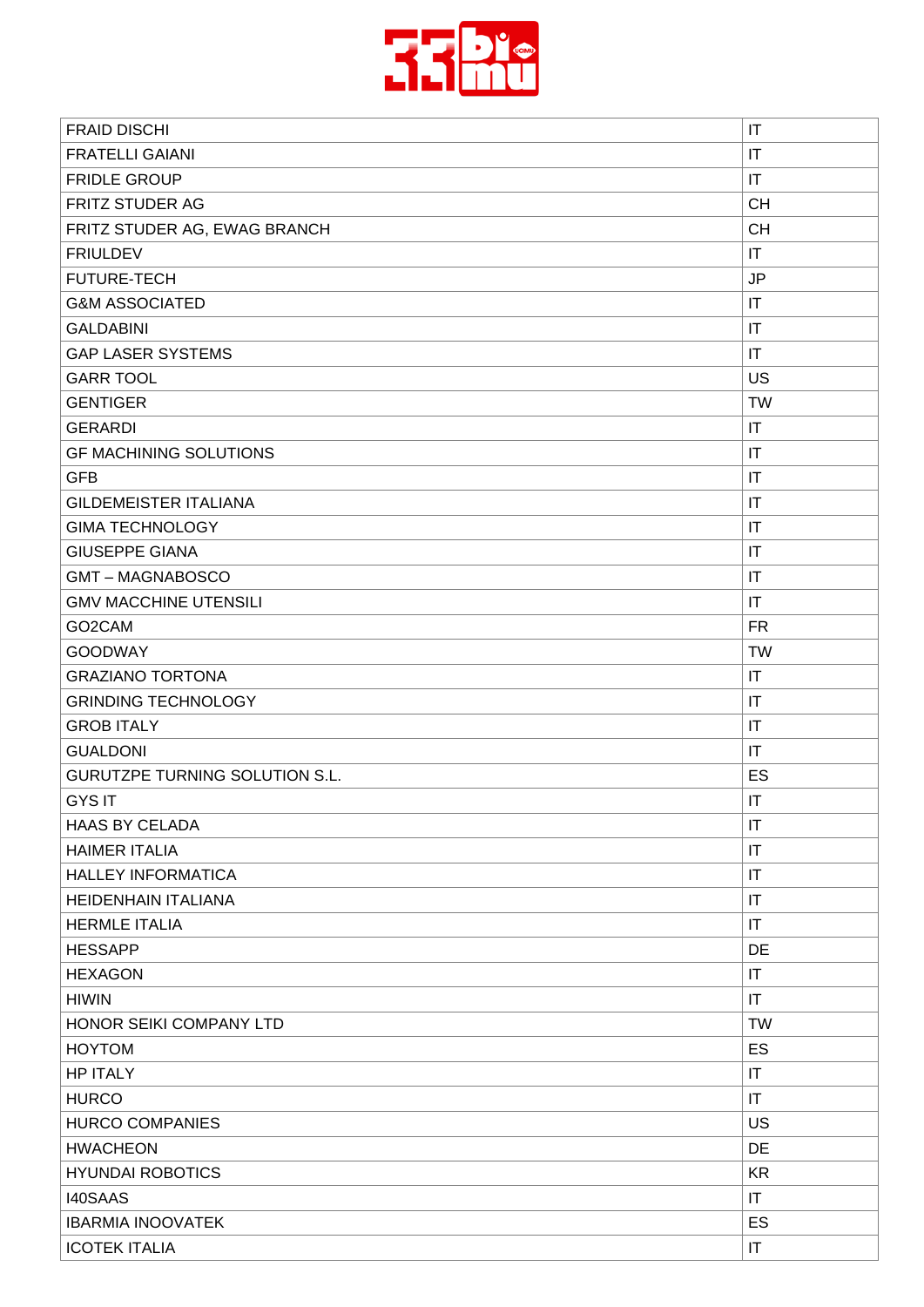

| <b>IGUS</b><br>$\mathsf{I}\mathsf{T}$<br><b>IIS - ISTITUTO ITALIANO SALDATURA</b><br>$\mathsf{I}\mathsf{T}$<br><b>IMAS</b><br>$\mathsf{I}\mathsf{T}$<br><b>IMAS AEROMECCANICA</b><br>$\mathsf{I}\mathsf{T}$<br><b>IMET SAWS</b><br>$\mathsf{I}\mathsf{T}$<br>DE<br><b>INDEX-WERKE</b><br>US<br><b>INGERSOLL</b><br><b>INNSE BERARDI</b><br>$\mathsf{I}\mathsf{T}$<br>INTERNATIONAL MACCHINE UTENSILI<br>IT<br><b>INTESA</b><br>$\mathsf{I}\mathsf{T}$<br><b>CH</b><br><b>IRPD AG</b><br>ISR INDUSTRIAL SOLUTIONS RESEARCH<br>IT<br><b>ITAMA</b><br>$\mathsf{I}\mathsf{T}$<br><b>ITALKERO</b><br>$\mathsf{I}\mathsf{T}$<br>IT+ROBOTICS<br>IT<br>IXON B.V.<br><b>NL</b><br>J. SCHNEEBERGER SERVICE ITALIA<br>$\mathsf{I}\mathsf{T}$<br><b>CN</b><br>JINAN XINTIAN TECHNOLOGY<br><b>JOBS</b><br>IT<br><b>JONGEN ITALIA</b><br>$\mathsf{I}\mathsf{T}$<br>DE<br>JTEKT-TOYODA<br><b>JVONNE</b><br>IT<br>KABELSCHLEPP ITALIA<br>$\mathsf{I}\mathsf{T}$<br><b>KADIA</b><br>DE<br><b>TW</b><br><b>KAO MING MACHINERY</b><br>KAPP GMBH & CO. KG (KAPP NILES)<br>DE<br><b>JP</b><br><b>KAWATATEC</b><br><b>KENT</b><br><b>TW</b><br><b>TR</b><br>KESTECH ROTARY TRANSFER MACHINES<br><b>JP</b><br>KITAGAWA IRON WORKS<br><b>JP</b><br><b>KITAMURA</b><br><b>KIWA</b><br><b>JP</b><br><b>KLAIN ROBOTICS</b><br>IT<br><b>KOSMEK</b><br><b>JP</b><br><b>KREON ITALIA</b><br>$\mathsf{I}\mathsf{T}$<br><b>KRS</b><br>IT<br>L'INDUSTRIALE<br>IT<br><b>LAMPUGNANI SABBIATRICI</b><br>$\mathsf{I}\mathsf{T}$ | <b>IDS INFORMATICA DATA SYSTEM</b> | $\mathsf{I}\mathsf{T}$ |
|--------------------------------------------------------------------------------------------------------------------------------------------------------------------------------------------------------------------------------------------------------------------------------------------------------------------------------------------------------------------------------------------------------------------------------------------------------------------------------------------------------------------------------------------------------------------------------------------------------------------------------------------------------------------------------------------------------------------------------------------------------------------------------------------------------------------------------------------------------------------------------------------------------------------------------------------------------------------------------------------------------------------------------------------------------------------------------------------------------------------------------------------------------------------------------------------------------------------------------------------------------------------------------------------------------------------------------------------------------------------------------------------------------------------------------------------------------------------------------------------|------------------------------------|------------------------|
|                                                                                                                                                                                                                                                                                                                                                                                                                                                                                                                                                                                                                                                                                                                                                                                                                                                                                                                                                                                                                                                                                                                                                                                                                                                                                                                                                                                                                                                                                            |                                    |                        |
|                                                                                                                                                                                                                                                                                                                                                                                                                                                                                                                                                                                                                                                                                                                                                                                                                                                                                                                                                                                                                                                                                                                                                                                                                                                                                                                                                                                                                                                                                            |                                    |                        |
|                                                                                                                                                                                                                                                                                                                                                                                                                                                                                                                                                                                                                                                                                                                                                                                                                                                                                                                                                                                                                                                                                                                                                                                                                                                                                                                                                                                                                                                                                            |                                    |                        |
|                                                                                                                                                                                                                                                                                                                                                                                                                                                                                                                                                                                                                                                                                                                                                                                                                                                                                                                                                                                                                                                                                                                                                                                                                                                                                                                                                                                                                                                                                            |                                    |                        |
|                                                                                                                                                                                                                                                                                                                                                                                                                                                                                                                                                                                                                                                                                                                                                                                                                                                                                                                                                                                                                                                                                                                                                                                                                                                                                                                                                                                                                                                                                            |                                    |                        |
|                                                                                                                                                                                                                                                                                                                                                                                                                                                                                                                                                                                                                                                                                                                                                                                                                                                                                                                                                                                                                                                                                                                                                                                                                                                                                                                                                                                                                                                                                            |                                    |                        |
|                                                                                                                                                                                                                                                                                                                                                                                                                                                                                                                                                                                                                                                                                                                                                                                                                                                                                                                                                                                                                                                                                                                                                                                                                                                                                                                                                                                                                                                                                            |                                    |                        |
|                                                                                                                                                                                                                                                                                                                                                                                                                                                                                                                                                                                                                                                                                                                                                                                                                                                                                                                                                                                                                                                                                                                                                                                                                                                                                                                                                                                                                                                                                            |                                    |                        |
|                                                                                                                                                                                                                                                                                                                                                                                                                                                                                                                                                                                                                                                                                                                                                                                                                                                                                                                                                                                                                                                                                                                                                                                                                                                                                                                                                                                                                                                                                            |                                    |                        |
|                                                                                                                                                                                                                                                                                                                                                                                                                                                                                                                                                                                                                                                                                                                                                                                                                                                                                                                                                                                                                                                                                                                                                                                                                                                                                                                                                                                                                                                                                            |                                    |                        |
|                                                                                                                                                                                                                                                                                                                                                                                                                                                                                                                                                                                                                                                                                                                                                                                                                                                                                                                                                                                                                                                                                                                                                                                                                                                                                                                                                                                                                                                                                            |                                    |                        |
|                                                                                                                                                                                                                                                                                                                                                                                                                                                                                                                                                                                                                                                                                                                                                                                                                                                                                                                                                                                                                                                                                                                                                                                                                                                                                                                                                                                                                                                                                            |                                    |                        |
|                                                                                                                                                                                                                                                                                                                                                                                                                                                                                                                                                                                                                                                                                                                                                                                                                                                                                                                                                                                                                                                                                                                                                                                                                                                                                                                                                                                                                                                                                            |                                    |                        |
|                                                                                                                                                                                                                                                                                                                                                                                                                                                                                                                                                                                                                                                                                                                                                                                                                                                                                                                                                                                                                                                                                                                                                                                                                                                                                                                                                                                                                                                                                            |                                    |                        |
|                                                                                                                                                                                                                                                                                                                                                                                                                                                                                                                                                                                                                                                                                                                                                                                                                                                                                                                                                                                                                                                                                                                                                                                                                                                                                                                                                                                                                                                                                            |                                    |                        |
|                                                                                                                                                                                                                                                                                                                                                                                                                                                                                                                                                                                                                                                                                                                                                                                                                                                                                                                                                                                                                                                                                                                                                                                                                                                                                                                                                                                                                                                                                            |                                    |                        |
|                                                                                                                                                                                                                                                                                                                                                                                                                                                                                                                                                                                                                                                                                                                                                                                                                                                                                                                                                                                                                                                                                                                                                                                                                                                                                                                                                                                                                                                                                            |                                    |                        |
|                                                                                                                                                                                                                                                                                                                                                                                                                                                                                                                                                                                                                                                                                                                                                                                                                                                                                                                                                                                                                                                                                                                                                                                                                                                                                                                                                                                                                                                                                            |                                    |                        |
|                                                                                                                                                                                                                                                                                                                                                                                                                                                                                                                                                                                                                                                                                                                                                                                                                                                                                                                                                                                                                                                                                                                                                                                                                                                                                                                                                                                                                                                                                            |                                    |                        |
|                                                                                                                                                                                                                                                                                                                                                                                                                                                                                                                                                                                                                                                                                                                                                                                                                                                                                                                                                                                                                                                                                                                                                                                                                                                                                                                                                                                                                                                                                            |                                    |                        |
|                                                                                                                                                                                                                                                                                                                                                                                                                                                                                                                                                                                                                                                                                                                                                                                                                                                                                                                                                                                                                                                                                                                                                                                                                                                                                                                                                                                                                                                                                            |                                    |                        |
|                                                                                                                                                                                                                                                                                                                                                                                                                                                                                                                                                                                                                                                                                                                                                                                                                                                                                                                                                                                                                                                                                                                                                                                                                                                                                                                                                                                                                                                                                            |                                    |                        |
|                                                                                                                                                                                                                                                                                                                                                                                                                                                                                                                                                                                                                                                                                                                                                                                                                                                                                                                                                                                                                                                                                                                                                                                                                                                                                                                                                                                                                                                                                            |                                    |                        |
|                                                                                                                                                                                                                                                                                                                                                                                                                                                                                                                                                                                                                                                                                                                                                                                                                                                                                                                                                                                                                                                                                                                                                                                                                                                                                                                                                                                                                                                                                            |                                    |                        |
|                                                                                                                                                                                                                                                                                                                                                                                                                                                                                                                                                                                                                                                                                                                                                                                                                                                                                                                                                                                                                                                                                                                                                                                                                                                                                                                                                                                                                                                                                            |                                    |                        |
|                                                                                                                                                                                                                                                                                                                                                                                                                                                                                                                                                                                                                                                                                                                                                                                                                                                                                                                                                                                                                                                                                                                                                                                                                                                                                                                                                                                                                                                                                            |                                    |                        |
|                                                                                                                                                                                                                                                                                                                                                                                                                                                                                                                                                                                                                                                                                                                                                                                                                                                                                                                                                                                                                                                                                                                                                                                                                                                                                                                                                                                                                                                                                            |                                    |                        |
|                                                                                                                                                                                                                                                                                                                                                                                                                                                                                                                                                                                                                                                                                                                                                                                                                                                                                                                                                                                                                                                                                                                                                                                                                                                                                                                                                                                                                                                                                            |                                    |                        |
|                                                                                                                                                                                                                                                                                                                                                                                                                                                                                                                                                                                                                                                                                                                                                                                                                                                                                                                                                                                                                                                                                                                                                                                                                                                                                                                                                                                                                                                                                            |                                    |                        |
|                                                                                                                                                                                                                                                                                                                                                                                                                                                                                                                                                                                                                                                                                                                                                                                                                                                                                                                                                                                                                                                                                                                                                                                                                                                                                                                                                                                                                                                                                            |                                    |                        |
|                                                                                                                                                                                                                                                                                                                                                                                                                                                                                                                                                                                                                                                                                                                                                                                                                                                                                                                                                                                                                                                                                                                                                                                                                                                                                                                                                                                                                                                                                            |                                    |                        |
|                                                                                                                                                                                                                                                                                                                                                                                                                                                                                                                                                                                                                                                                                                                                                                                                                                                                                                                                                                                                                                                                                                                                                                                                                                                                                                                                                                                                                                                                                            |                                    |                        |
|                                                                                                                                                                                                                                                                                                                                                                                                                                                                                                                                                                                                                                                                                                                                                                                                                                                                                                                                                                                                                                                                                                                                                                                                                                                                                                                                                                                                                                                                                            |                                    |                        |
|                                                                                                                                                                                                                                                                                                                                                                                                                                                                                                                                                                                                                                                                                                                                                                                                                                                                                                                                                                                                                                                                                                                                                                                                                                                                                                                                                                                                                                                                                            |                                    |                        |
|                                                                                                                                                                                                                                                                                                                                                                                                                                                                                                                                                                                                                                                                                                                                                                                                                                                                                                                                                                                                                                                                                                                                                                                                                                                                                                                                                                                                                                                                                            |                                    |                        |
|                                                                                                                                                                                                                                                                                                                                                                                                                                                                                                                                                                                                                                                                                                                                                                                                                                                                                                                                                                                                                                                                                                                                                                                                                                                                                                                                                                                                                                                                                            |                                    |                        |
|                                                                                                                                                                                                                                                                                                                                                                                                                                                                                                                                                                                                                                                                                                                                                                                                                                                                                                                                                                                                                                                                                                                                                                                                                                                                                                                                                                                                                                                                                            |                                    |                        |
|                                                                                                                                                                                                                                                                                                                                                                                                                                                                                                                                                                                                                                                                                                                                                                                                                                                                                                                                                                                                                                                                                                                                                                                                                                                                                                                                                                                                                                                                                            |                                    |                        |
|                                                                                                                                                                                                                                                                                                                                                                                                                                                                                                                                                                                                                                                                                                                                                                                                                                                                                                                                                                                                                                                                                                                                                                                                                                                                                                                                                                                                                                                                                            | LASEREVO                           | IT                     |
| <b>LASIT</b><br>IT                                                                                                                                                                                                                                                                                                                                                                                                                                                                                                                                                                                                                                                                                                                                                                                                                                                                                                                                                                                                                                                                                                                                                                                                                                                                                                                                                                                                                                                                         |                                    |                        |
| IT<br>LAZZATI HIGH PERFORMANCE BORING MILLS                                                                                                                                                                                                                                                                                                                                                                                                                                                                                                                                                                                                                                                                                                                                                                                                                                                                                                                                                                                                                                                                                                                                                                                                                                                                                                                                                                                                                                                |                                    |                        |
| <b>TW</b><br><b>LEADWELL</b>                                                                                                                                                                                                                                                                                                                                                                                                                                                                                                                                                                                                                                                                                                                                                                                                                                                                                                                                                                                                                                                                                                                                                                                                                                                                                                                                                                                                                                                               |                                    |                        |
| LEAVE INDUSTRIAL CO LTD<br><b>TW</b>                                                                                                                                                                                                                                                                                                                                                                                                                                                                                                                                                                                                                                                                                                                                                                                                                                                                                                                                                                                                                                                                                                                                                                                                                                                                                                                                                                                                                                                       |                                    |                        |
| <b>CH</b><br><b>LEHMANN</b>                                                                                                                                                                                                                                                                                                                                                                                                                                                                                                                                                                                                                                                                                                                                                                                                                                                                                                                                                                                                                                                                                                                                                                                                                                                                                                                                                                                                                                                                |                                    |                        |
| <b>LICAT</b><br>$\mathsf{I}\mathsf{T}$                                                                                                                                                                                                                                                                                                                                                                                                                                                                                                                                                                                                                                                                                                                                                                                                                                                                                                                                                                                                                                                                                                                                                                                                                                                                                                                                                                                                                                                     |                                    |                        |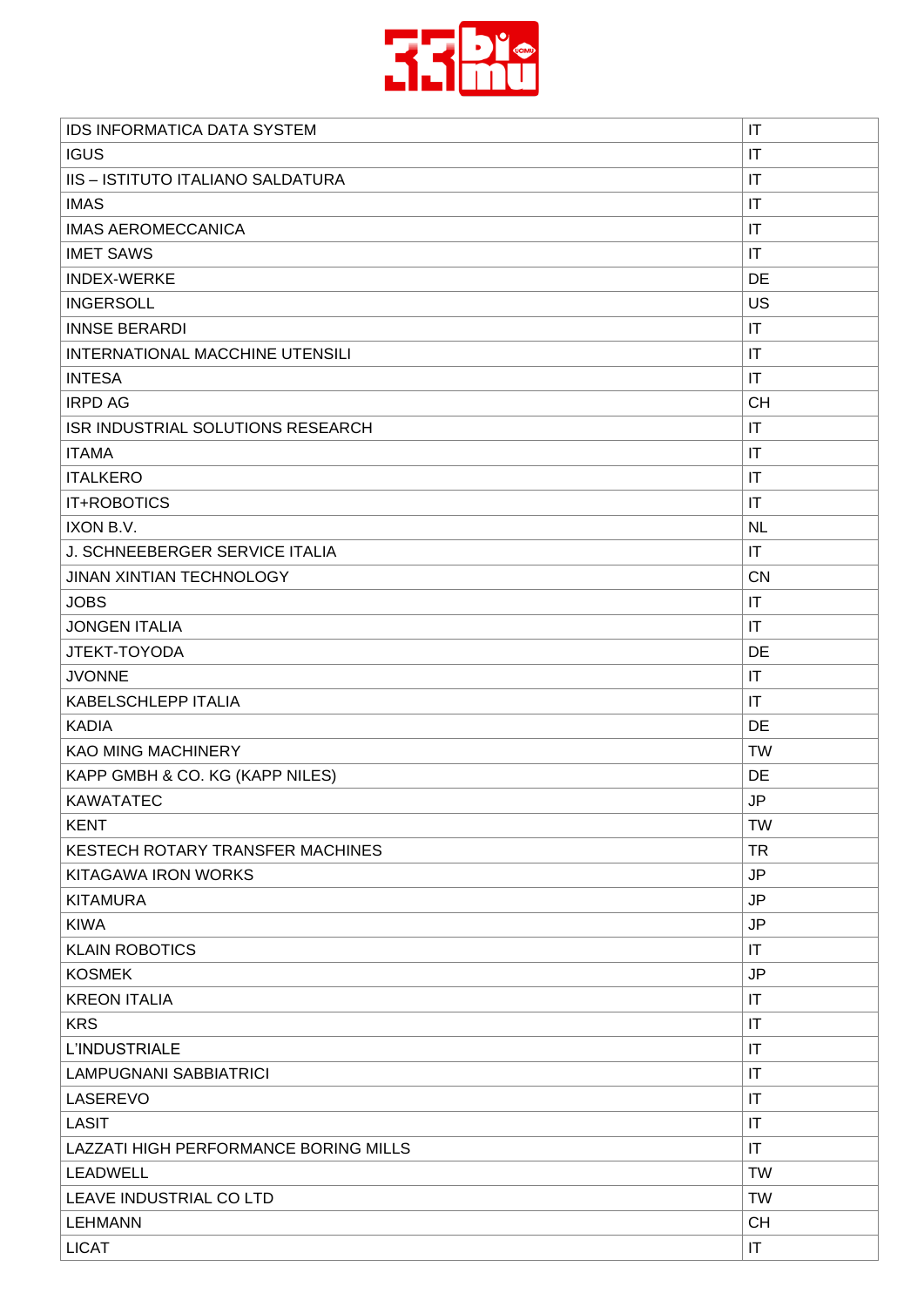

| <b>LIECHTI ENGINEERING AG</b>        | <b>CH</b>              |
|--------------------------------------|------------------------|
| LITZ HI-TECH                         | <b>TW</b>              |
| <b>LNS</b>                           | <b>CH</b>              |
| <b>LNS ITALIA</b>                    | IT                     |
| <b>LOSMA</b>                         | IT                     |
| <b>LUCAS FRANCE</b>                  | <b>FR</b>              |
| LUGHESE UTENSILERIA E MACCHINE       | IT                     |
| M.A. ROBOTICA                        | IT                     |
| M.C.M. MADAR COSTRUZIONI MECCANICHE  | IT                     |
| <b>MADAULA</b>                       | ES                     |
| <b>MADER PRESSEN GMBH</b>            | DE                     |
| <b>MAG</b>                           | DE                     |
| MAG-AUTOBLOK TECNOMAGNETE            | IT                     |
| MÄGERLE AG MASCHINENFABRIK           | <b>CH</b>              |
| <b>MANDELLI</b>                      | IT                     |
| <b>MANIVAL</b>                       | IT                     |
| <b>MAPAL MOLD &amp; DIE</b>          | IT                     |
| <b>MARIO PINTO</b>                   | IT                     |
| <b>MARKATOR</b>                      | DE                     |
| <b>MARKFORGED</b>                    | US                     |
| <b>MARPOSS ITALIA</b>                | $\mathsf{I}\mathsf{T}$ |
| <b>MASTERCAM</b>                     | US                     |
| MATRIX MACHINE TOOL COVENTRY LIMITED | <b>UK</b>              |
| <b>MBO OSSWALD</b>                   | DE                     |
| <b>MCM</b>                           | IT                     |
| <b>MADAULA</b>                       | ES                     |
| <b>MECCANODORA</b>                   | IT                     |
| <b>MECMATICA</b>                     | IT                     |
| <b>MEBER</b>                         | IT                     |
| <b>MEP</b>                           | IT                     |
| <b>METRIOS</b>                       | IT                     |
| MEUSBURGER GEORG                     | AT                     |
| MICROLUTION INC.                     | <b>US</b>              |
| <b>MIKRON</b>                        | <b>CH</b>              |
| <b>MILLSTAR</b>                      | <b>TW</b>              |
| MITSUBISHI ELECTRIC                  | DE                     |
| MITSUBISHI ELECTRIC CORPORATION      | JP                     |
| MITSUBISHI ELECTRIC EUROPE BV        | IT                     |
| <b>MITSUBISHI MATERIALS</b>          | <b>JP</b>              |
| <b>MITSUI SEIKI KOGYO</b>            | JP                     |
| MITUTOYO CORPORATION                 | <b>JP</b>              |
| MITUTOYO ITALIANA                    | IT                     |
| <b>MMC ITALIA</b>                    | IT                     |
| MOBILE INDUSTRIAL ROBOTS A/S         | <b>DK</b>              |
| <b>MODUL</b>                         | DE                     |
| <b>MORARA</b>                        | IT                     |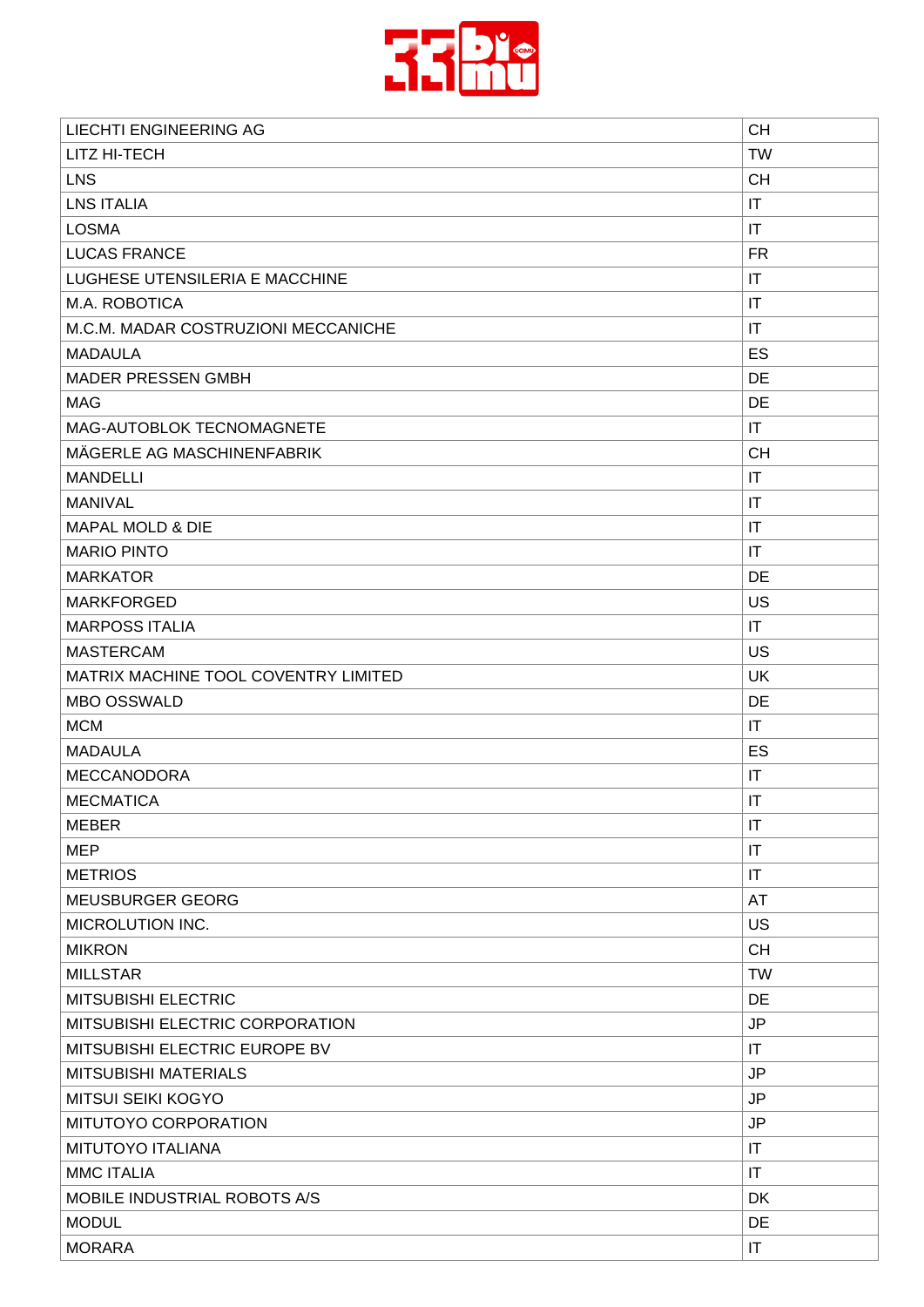

| MORARI GIUSEPPE E MARILENA                 | $\mathsf{I}\mathsf{T}$ |
|--------------------------------------------|------------------------|
| <b>MOVIMAT</b>                             | $\mathsf{I}\mathsf{T}$ |
| <b>MSR</b>                                 | $\mathsf{I}\mathsf{T}$ |
| МT                                         | IT                     |
| MTI-MACHINERY TRADE INTERNATIONAL          | <b>UK</b>              |
| <b>MULTICONTROL</b>                        | $\mathsf{I}\mathsf{T}$ |
| <b>MULTI-MATIC</b>                         | IT                     |
| <b>MURATA</b>                              | <b>JP</b>              |
| <b>MYLAS</b>                               | <b>TW</b>              |
| <b>NACHI</b>                               | DE                     |
| <b>NAKANISHI</b>                           | <b>JP</b>              |
| NEXA 3D                                    | <b>US</b>              |
| <b>NEXT VISION</b>                         | $\mathsf{I}\mathsf{T}$ |
| <b>NEXTURN</b>                             | <b>KR</b>              |
| <b>NICEM</b>                               | $\sf IT$               |
| NICOLÁS CORREA                             | ES                     |
| <b>NIIGATA</b>                             | <b>JP</b>              |
| <b>NIKKEN</b>                              | <b>JP</b>              |
| NITTY-GRITTY                               | IT                     |
| <b>NOMURA DS</b>                           | $\mathsf{JP}$          |
| <b>NORBLAST</b>                            | $\mathsf{I}\mathsf{T}$ |
| <b>NTK</b>                                 | <b>JP</b>              |
| O.M.G.                                     | $\mathsf{I}\mathsf{T}$ |
| O.M.V. OFFICINE MECCANICHE VENETE          | IT                     |
| <b>OCEAN</b>                               | <b>TW</b>              |
| OFFICINA MECCANICA LOMBARDA                | $\mathsf{I}\mathsf{T}$ |
| <b>OKAMOTO</b>                             | DE                     |
| <b>OKK CORPORATION</b>                     | <b>JP</b>              |
| <b>OKUMA</b>                               | JP                     |
| <b>OMCR</b>                                | $\mathsf{I}\mathsf{T}$ |
| <b>OMG ZANOLETTI</b>                       | IT                     |
| <b>OMRON ELECTRONICS</b>                   | IT                     |
| <b>ONA</b>                                 | IT                     |
| ONA ELECTROEROSION                         | ES                     |
| ONE CLICK METAL                            | DE                     |
| <b>OPEN FACTORY EDIZIONI</b>               | $\mathsf{I}\mathsf{T}$ |
| OPEN MIND TECHNOLOGIES ITALIA              | $\mathsf{I}\mathsf{T}$ |
| OSL                                        | IT                     |
| <b>OVERMACH</b>                            | IT                     |
| P.E.I. PROTEZIONI ELABORAZIONI INDUSTRIALI | $\mathsf{I}\mathsf{T}$ |
| <b>PAMA</b>                                | IT                     |
| <b>PARPAS</b>                              | $\mathsf{I}\mathsf{T}$ |
| <b>PASSEPARTOUT</b>                        | <b>SM</b>              |
| <b>PENTAMAC</b>                            | IT                     |
| <b>PFIFFNER</b>                            | <b>CH</b>              |
| PICCO BY GIUSEPPE GIANA                    | IT                     |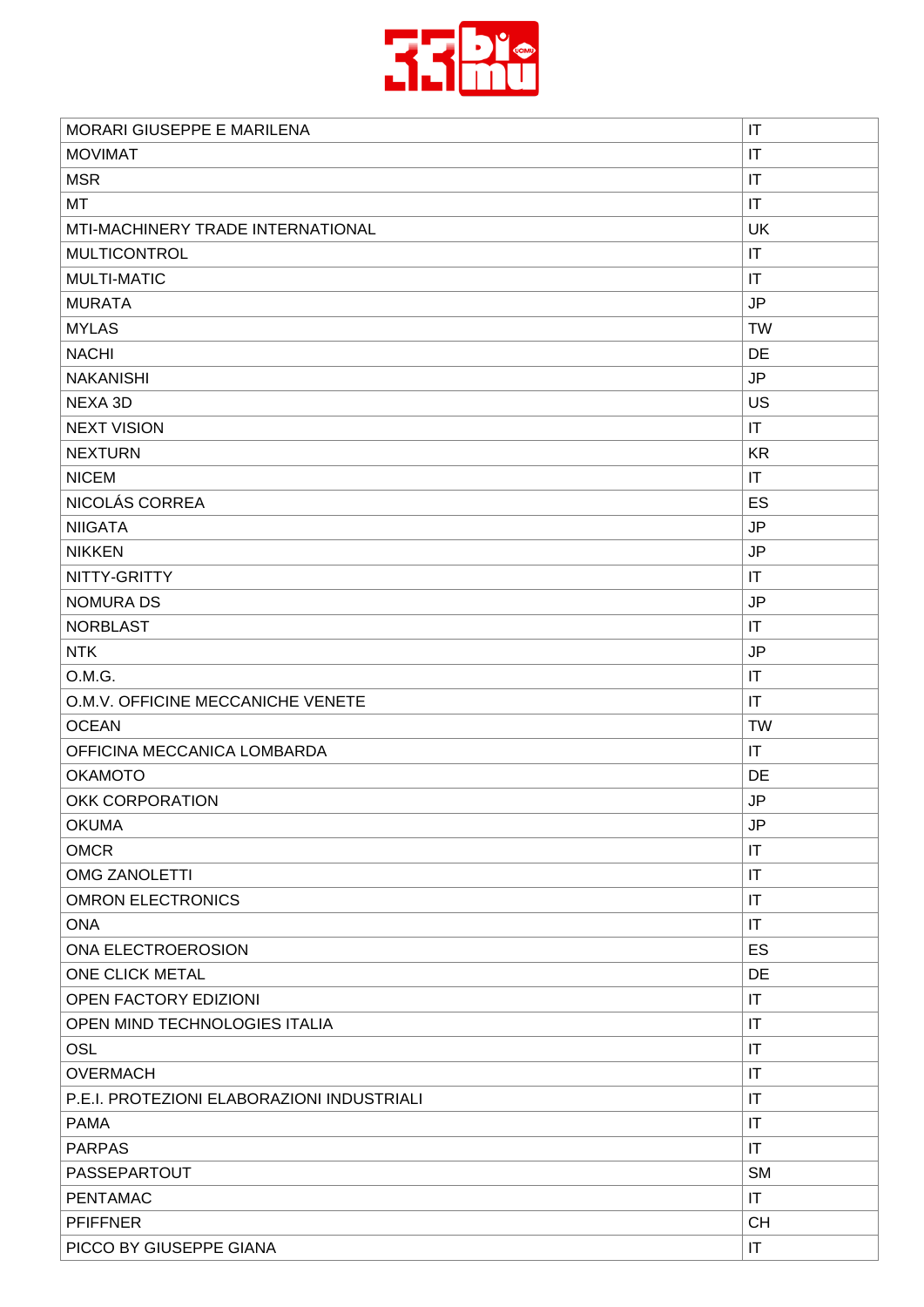

| <b>PISANELLO</b>                          | $\mathsf{I}\mathsf{T}$ |
|-------------------------------------------|------------------------|
| PLM DATA                                  | IT                     |
| <b>PMFACTORY</b>                          | IT                     |
| POLAT MAKINA SAN. VE TIC. A.S.            | <b>TR</b>              |
| POLYWORKS EUROPA ITALIA                   | IT                     |
| PORTA SOLUTIONS                           | IT                     |
| <b>POSITHREAD</b>                         | <b>UK</b>              |
| PRIMA ADDITIVE                            | IT                     |
| <b>PRIMATEK</b>                           | $\mathsf{I}\mathsf{T}$ |
| PROBEST SERVICE                           | $\mathsf{I}\mathsf{T}$ |
| <b>PROCEQ</b>                             | <b>CH</b>              |
| <b>PROMAC</b>                             | IT                     |
| <b>PUBLITEC</b>                           | $\mathsf{I}\mathsf{T}$ |
| PUNTOZERO 3D                              | IT                     |
| <b>QUASER MACHINE TOOLS</b>               | <b>TW</b>              |
| QUINE BUSINESS PUBLISHER / LSWR GROUP     | $\mathsf{I}\mathsf{T}$ |
| R.F. CELADA                               | IT                     |
| <b>RAMBAUDI</b>                           | $\mathsf{I}\mathsf{T}$ |
| <b>REM INDUSTRIE</b>                      | $\mathsf{I}\mathsf{T}$ |
| <b>REMAK</b>                              | $\mathsf{I}\mathsf{T}$ |
| <b>RENISHAW</b>                           | $\mathsf{I}\mathsf{T}$ |
| <b>RETUNER</b>                            | $\mathsf{I}\mathsf{T}$ |
| <b>RGPBALLS</b>                           | IT                     |
| <b>RIBONI SEGATRICI</b>                   | $\mathsf{I}\mathsf{T}$ |
| <b>RICERCA CHIMICA</b>                    | $\mathsf{I}\mathsf{T}$ |
| RICO DORMANN - MEDIA CONSULTANT MARKETING | <b>CH</b>              |
| <b>RIDIX</b>                              | IT                     |
| <b>RIME</b>                               | $\mathsf{I}\mathsf{T}$ |
| <b>RIMEX</b>                              | $\mathsf{I}\mathsf{T}$ |
| <b>RMU MARKING</b>                        | $\mathsf{I}\mathsf{T}$ |
| <b>ROBERT ROENTGEN</b>                    | DE                     |
| <b>ROBOJOB</b>                            | <b>BE</b>              |
| <b>ROBORIS</b>                            | $\mathsf{I}\mathsf{T}$ |
| <b>ROBOT AT WORK</b>                      | IT                     |
| ROBOTECO-ITALARGON                        | $\mathsf{I}\mathsf{T}$ |
| ROBOTUNITS ITALIA                         | IT                     |
| <b>ROHM</b>                               | DE                     |
| <b>ROHM ITALIA</b>                        | $\mathsf{I}\mathsf{T}$ |
| ROLLOMATIC SA                             | <b>CH</b>              |
| ROMANI COMPONENTS                         | IT                     |
| RONCHINI MASSIMO                          | $\mathsf{I}\mathsf{T}$ |
| <b>ROSA ERMANDO</b>                       | $\mathsf{I}\mathsf{T}$ |
| <b>ROSA SISTEMI</b>                       | $\mathsf{I}\mathsf{T}$ |
| ROSE PLASTIC ITALIA                       | $\mathsf{I}\mathsf{T}$ |
|                                           |                        |
| ROSSI MACCHINE UTENSILI                   | IT                     |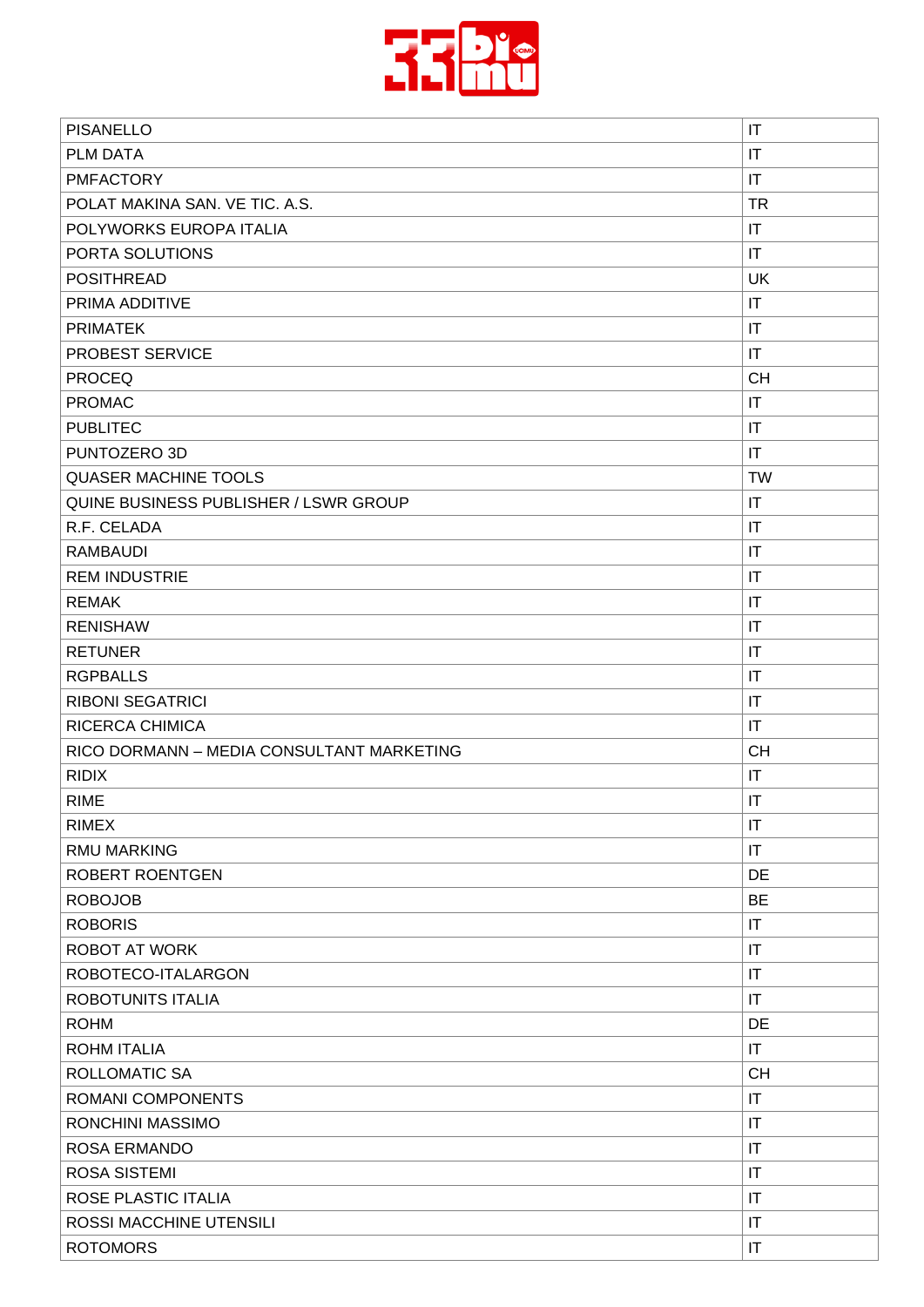

| S.P.D.                                                 | IT                      |
|--------------------------------------------------------|-------------------------|
| <b>SACEMI GAMAR</b>                                    | $\mathsf{I}\mathsf{T}$  |
| <b>SACHMAN</b>                                         | $\mathsf{I}\mathsf{T}$  |
| SANMARCO INFORMATICA                                   | $\mathsf{I}\mathsf{T}$  |
| <b>SBC</b>                                             | <b>KR</b>               |
| <b>SCAGLIA INDEVA</b>                                  | $\mathsf{I}\mathsf{T}$  |
| <b>SCHAUDT MIKROSA</b>                                 | <b>CH</b>               |
| <b>SCHÜSSLER</b>                                       | DE                      |
| <b>SCHUNK INTEC</b>                                    | IT                      |
| <b>SCS</b>                                             | ES                      |
| SE.RI.                                                 | $\mathsf{I}\mathsf{T}$  |
| <b>SEI FILTRATION</b>                                  | $\mathsf{I}\mathsf{T}$  |
| SEIT ELETTRONICA                                       | IT                      |
| <b>SHAREBOT</b>                                        | $\mathsf{I}\mathsf{T}$  |
| SHENZEN HEROLASER EQUIPMENT                            | <b>CN</b>               |
| SHIMADA-KITAKO                                         | <b>JP</b>               |
| <b>SIC MARKING ITALIA</b>                              | $\mathsf{I}\mathsf{T}$  |
| <b>SIEMENS</b>                                         | $\mathsf{I}\mathsf{T}$  |
| <b>SIGMA</b>                                           | $\mathsf{I}\mathsf{T}$  |
| <b>SIR</b>                                             | $\mathsf{I}\mathsf{T}$  |
| SIRI - ASSOCIAZIONE ITALIANA DI ROBOTICA E AUTOMAZIONE | $\mathsf{I}\mathsf{T}$  |
| <b>SISMA</b>                                           | IT                      |
| <b>SLM SOLUTIONS</b>                                   | DE                      |
| <b>SMART MACHINE</b>                                   | <b>KR</b>               |
| <b>SMEC</b>                                            | <b>KR</b>               |
| <b>SMS</b>                                             | US                      |
| <b>SNAP ROBOTICS</b>                                   | $\mathsf{I}\mathsf{T}$  |
| <b>SNK</b>                                             | <b>JP</b>               |
| <b>SOCAF</b>                                           | $\mathsf{I}\mathsf{T}$  |
| <b>SODICK</b>                                          | <b>JP</b>               |
| <b>SOFTEAM</b>                                         | $\mathsf{I}\mathsf{T}$  |
| <b>SOMAUT</b>                                          | $\mathsf{I}\mathsf{T}$  |
| SORALUCE S.COOP.                                       | ES                      |
| SOWIN                                                  | Hong Kong, SAR<br>China |
| <b>SPERONI</b>                                         | $\mathsf{I}\mathsf{T}$  |
| <b>SSG</b>                                             | CN                      |
| <b>STAMFOR</b>                                         | $\mathsf{I}\mathsf{T}$  |
| STAMP IT ROBOTAI & SOLUTION PVT                        | IN                      |
| <b>STAR</b>                                            | <b>JP</b>               |
| <b>STARRAG</b>                                         | $\mathsf{I}\mathsf{T}$  |
| <b>STARRAG BUMOTEC</b>                                 | <b>CH</b>               |
| <b>STARRAG HECKERT</b>                                 | DE                      |
| <b>STÄUBLI</b>                                         | $\mathsf{I}\mathsf{T}$  |
| STEP-TEC AG                                            | <b>CH</b>               |
| <b>STRATASYS</b>                                       | DE                      |
| <b>SWISS MACHINING</b>                                 | <b>CH</b>               |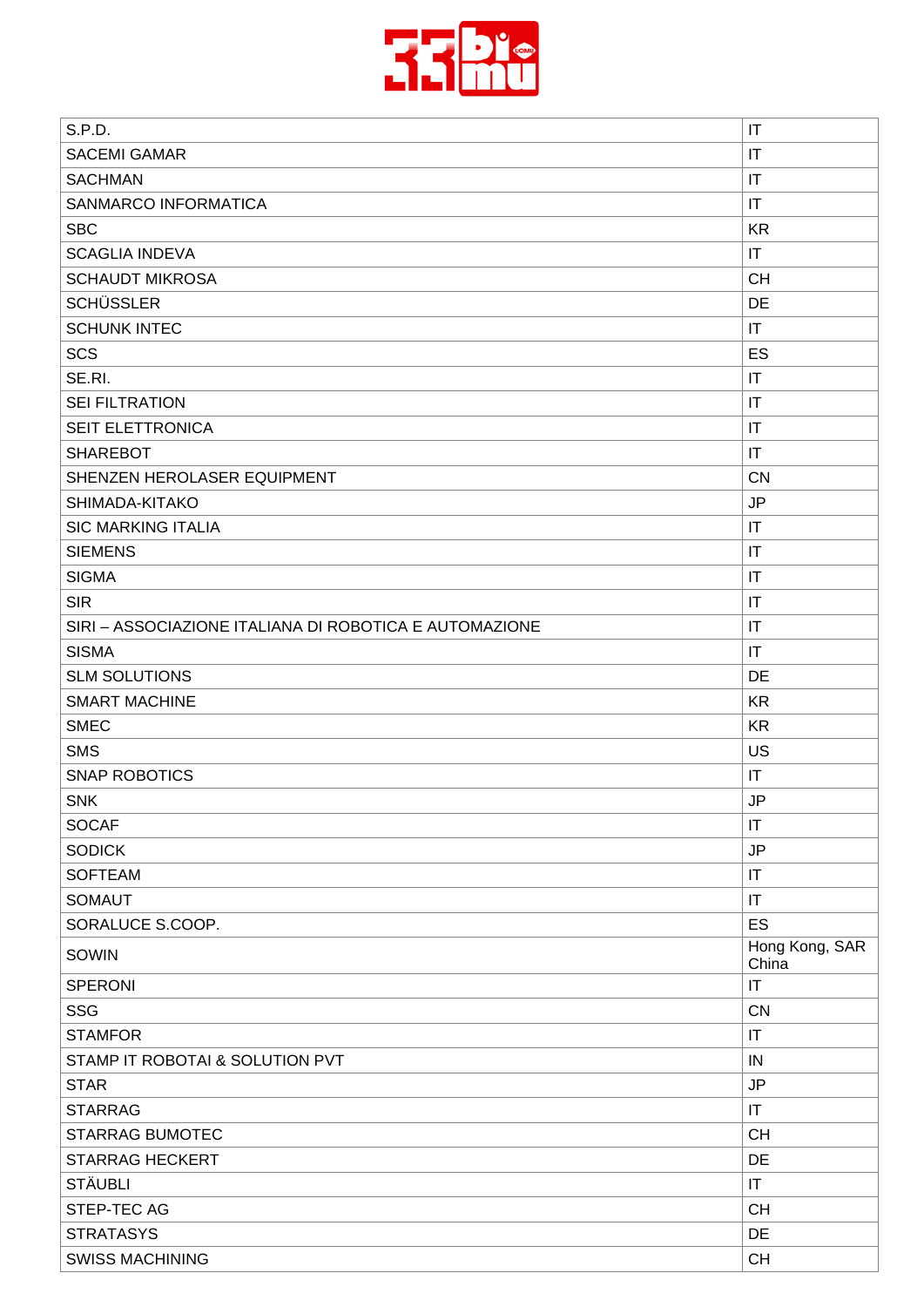

| <b>SYNERGON</b>                     | IT                     |
|-------------------------------------|------------------------|
| SYSTEM 3R                           | <b>SE</b>              |
| <b>SYSTEM TECHNOLOGY</b>            | IT                     |
| <b>TACCHELLA</b>                    | IT                     |
| <b>TACCHI GIACOMO E FIGLI</b>       | IT                     |
| <b>TAIWAN TAKISAWA TECHNOLOGY</b>   | <b>TW</b>              |
| <b>TAKAMAZ</b>                      | JP                     |
| <b>TAKISAWA MACHINE TOOL</b>        | <b>JP</b>              |
| <b>TBH</b>                          | DE                     |
| <b>TECHNOMARK</b>                   | FR.                    |
| TECMET 2000                         | $\mathsf{I}\mathsf{T}$ |
| <b>TECNO INDUZIONE</b>              | IT                     |
| <b>TECNOLOGIA &amp; INNOVAZIONE</b> | $\mathsf{I}\mathsf{T}$ |
| <b>TECNOLOGIE FRB</b>               | IT                     |
| <b>TECNOR MACCHINE</b>              | IT                     |
| <b>TECNOROBOT</b>                   | $\mathsf{I}\mathsf{T}$ |
| <b>TEKNOS</b>                       | IT                     |
| <b>TEOMA</b>                        | IT                     |
| <b>TESAR</b>                        | IT                     |
| <b>TIESSE ROBOT</b>                 | IT                     |
| TONG TAI MACHINE & TOOL CO. LTD.    | <b>TW</b>              |
| TOOLS FOR SMART MINDS - T4SM        | IT                     |
| <b>TOP AUTOMAZIONI</b>              | IT                     |
| <b>TOPSOLID ITALIA</b>              | IT                     |
| TORGIM S.N.C. DEI F.LLI GIANA & C.  | IT                     |
| <b>TORNOS SA</b>                    | <b>CH</b>              |
| TORNOS TECHNOLOGIES ITALIA          | IT                     |
| <b>TRENNJAEGER</b>                  | DE                     |
| TREVISAN MACCHINE UTENSILI          | IT                     |
| <b>TRIAG</b>                        | <b>CH</b>              |
| <b>TRUMPF</b>                       | IT                     |
| <b>TSUDAKOMA CORP</b>               | <b>JP</b>              |
| <b>TSUGAMI</b>                      | JP                     |
| <b>TSUNE</b>                        | JP                     |
| <b>TTC</b>                          | IT                     |
| <b>TURBOTECNICA</b>                 | IT                     |
| <b>TUSA PRECISION TOOLS SA</b>      | <b>CH</b>              |
| <b>UCIMU ACADEMY</b>                | IT                     |
| UCIMU-SISTEMI PER PRODURRE          | IT                     |
| UNITED GRINDING GROUP MANAGEMENT AG | <b>CH</b>              |
| UNIVERSAL ROBOTS A/S                | $\mathsf{I}\mathsf{T}$ |
| UTENSILI FRATELLI MAGONI            | IT                     |
| VALLI & MERLO OFFICINA MECCANICA    | IT                     |
| <b>VDF BOEHRINGER</b>               | DE                     |
| <b>VEDRAI</b>                       | IT                     |
| <b>VEGA INTERNATIONAL TOOLS</b>     | IT                     |